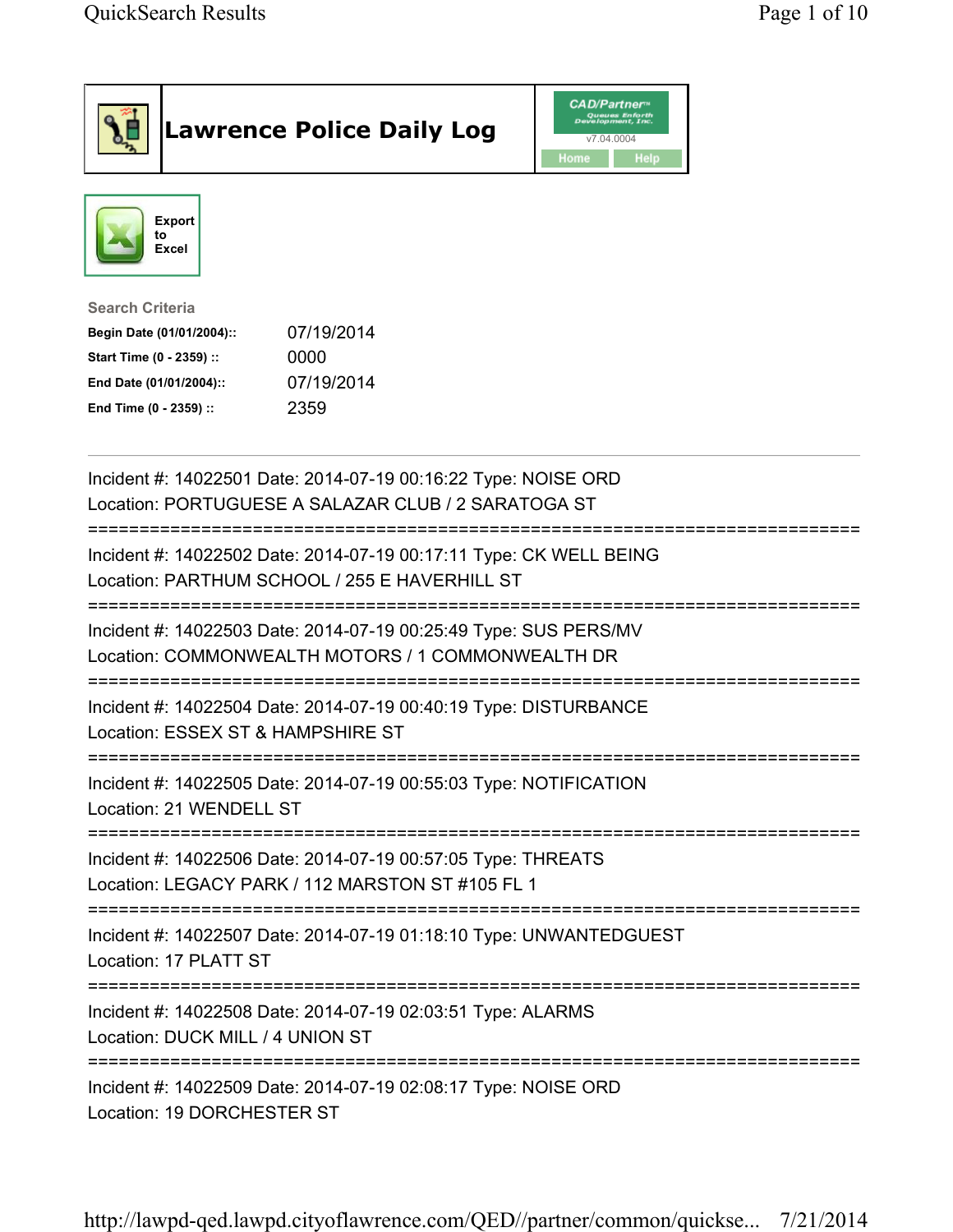| Incident #: 14022510 Date: 2014-07-19 02:17:09 Type: M/V STOP<br>Location: GARDEN ST & NEWBURY ST                                             |
|-----------------------------------------------------------------------------------------------------------------------------------------------|
| Incident #: 14022511 Date: 2014-07-19 02:20:21 Type: M/V STOP<br>Location: AMESBURY ST & CANAL ST                                             |
| Incident #: 14022512 Date: 2014-07-19 02:23:05 Type: DISTURBANCE<br>Location: SEVEN ELEVEN / 370 BROADWAY<br>================================ |
| Incident #: 14022513 Date: 2014-07-19 02:28:20 Type: M/V STOP<br>Location: COMMON ST & HAMPSHIRE ST                                           |
| Incident #: 14022514 Date: 2014-07-19 02:29:27 Type: NOISE ORD<br>Location: 3 WENDELL ST                                                      |
| =====================================<br>Incident #: 14022515 Date: 2014-07-19 02:50:33 Type: FIGHT<br>Location: 623 ESSEX ST                 |
| Incident #: 14022516 Date: 2014-07-19 02:52:42 Type: FIGHT<br>Location: MCDONALDS / 50 BROADWAY                                               |
| Incident #: 14022517 Date: 2014-07-19 02:53:04 Type: TOW OF M/V<br>Location: 100 HAWTHORNE WAY                                                |
| Incident #: 14022518 Date: 2014-07-19 03:02:13 Type: M/V STOP<br>Location: 2 PARKER ST                                                        |
| Incident #: 14022519 Date: 2014-07-19 03:08:10 Type: DISTURBANCE<br>Location: BIG CITY BAR AND GRILLE / 65 MERRIMACK ST                       |
| Incident #: 14022520 Date: 2014-07-19 03:12:40 Type: NOISE ORD<br>Location: 2 APPLETON ST                                                     |
| Incident #: 14022521 Date: 2014-07-19 03:13:08 Type: NOISE ORD<br>Location: 1 TREMONT ST #4                                                   |
| :=====================================<br>Incident #: 14022522 Date: 2014-07-19 03:14:48 Type: NOISE ORD<br>Location: 155 LAWRENCE ST FL 2    |
| Incident #: 14022523 Date: 2014-07-19 03:21:40 Type: NOISE ORD<br>$\sim$ 1 mustice of $\sim$ 000 MAV/EDMIT CT                                 |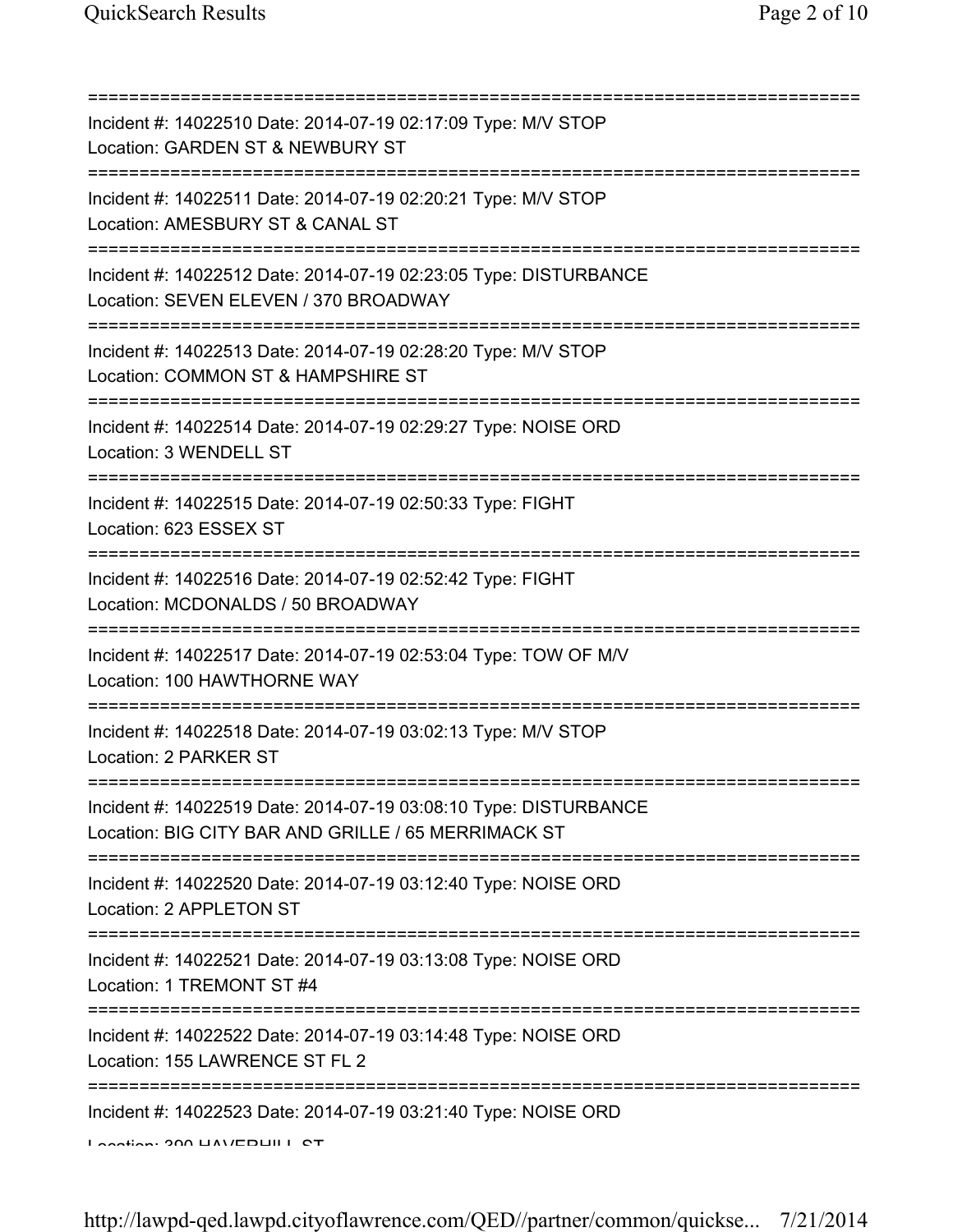=========================================================================== Incident #: 14022524 Date: 2014-07-19 03:22:12 Type: DISTURBANCE Location: GALE ST & GREENWOOD ST =========================================================================== Incident #: 14022525 Date: 2014-07-19 03:29:08 Type: NOTIFICATION Location: 1090 ESSEX ST =========================================================================== Incident #: 14022526 Date: 2014-07-19 03:37:55 Type: NOISE ORD Location: 155 LAWRENCE ST FL 2 =========================================================================== Incident #: 14022527 Date: 2014-07-19 03:39:47 Type: DOMESTIC/PAST Location: 26 HOWARD ST =========================================================================== Incident #: 14022528 Date: 2014-07-19 03:58:08 Type: FIGHT Location: 404 HOWARD ST =========================================================================== Incident #: 14022529 Date: 2014-07-19 04:07:02 Type: DISTURBANCE Location: 63 LEXINGTON ST =========================================================================== Incident #: 14022530 Date: 2014-07-19 04:08:25 Type: DISTURBANCE Location: LAWRENCE ST & PARK ST =========================================================================== Incident #: 14022531 Date: 2014-07-19 05:51:53 Type: DISTURBANCE Location: 288 HOWARD ST FL 2 =========================================================================== Incident #: 14022532 Date: 2014-07-19 07:01:03 Type: UNWANTEDGUEST Location: 307 MERRIMACK ST =========================================================================== Incident #: 14022533 Date: 2014-07-19 08:02:51 Type: LARCENY/PAST Location: 151 SPRUCE ST =========================================================================== Incident #: 14022534 Date: 2014-07-19 08:07:28 Type: B&E/MV/PROG Location: NEWBURY ST & SUMMER ST =========================================================================== Incident #: 14022535 Date: 2014-07-19 09:08:06 Type: GENERAL SERV Location: 11 SUMMER ST =========================================================================== Incident #: 14022536 Date: 2014-07-19 09:19:25 Type: B&E/MV/PAST Location: 39 HUDSON AV =========================================================================== Incident #: 14022537 Date: 2014-07-19 09:34:15 Type: TOW OF M/V Location: 58 CROSBY ST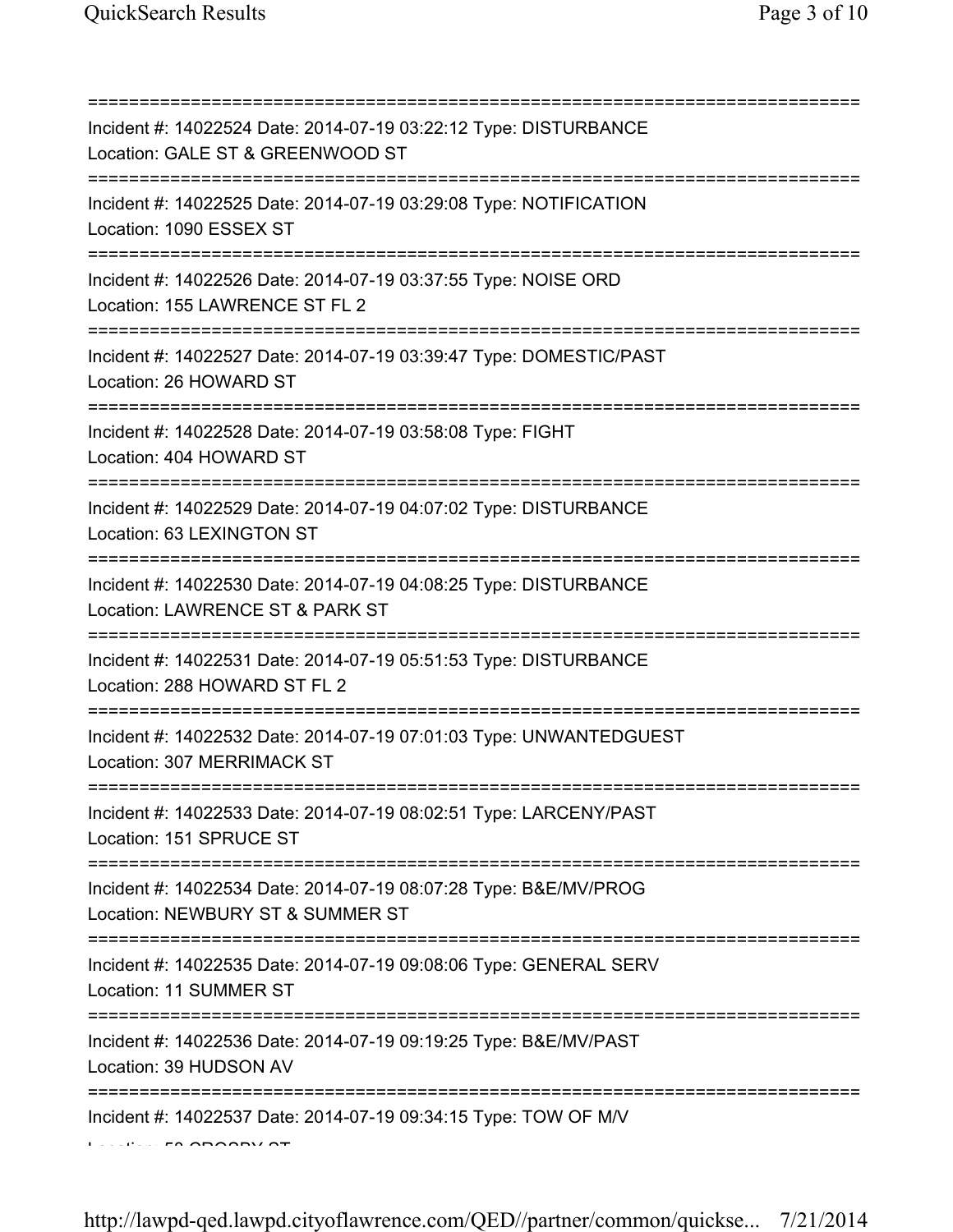Location: 342 PROSPECT ST

=========================================================================== Incident #: 14022538 Date: 2014-07-19 09:39:08 Type: TOW OF M/V Location: 87 SUMMER ST =========================================================================== Incident #: 14022539 Date: 2014-07-19 10:05:02 Type: ALARM/BURG Location: 52 VINE ST FL 1 =========================================================================== Incident #: 14022540 Date: 2014-07-19 10:06:56 Type: MAL DAMAGE Location: 83 WEST ST FL 1 =========================================================================== Incident #: 14022541 Date: 2014-07-19 10:34:59 Type: STOL/MV/PAS Location: 65 OAK ST =========================================================================== Incident #: 14022542 Date: 2014-07-19 10:39:43 Type: TOW/REC/STOL Location: 5 SCHOOL ST =========================================================================== Incident #: 14022543 Date: 2014-07-19 10:50:21 Type: LOCKOUT Location: LEONARD SCHOOL / 60 ALLEN ST =========================================================================== Incident #: 14022544 Date: 2014-07-19 11:32:53 Type: SUS PERS/MV Location: KELLEYS FURNITURE / BROADWAY & WATER ST =========================================================================== Incident #: 14022545 Date: 2014-07-19 11:38:04 Type: ALARM/BURG Location: COLON RESD / 116 E CAMBRIDGE ST =========================================================================== Incident #: 14022546 Date: 2014-07-19 11:50:08 Type: LARCENY/PROG Location: ESSEX ST & JACKSON ST =========================================================================== Incident #: 14022547 Date: 2014-07-19 11:55:14 Type: STOL/MV/PAS Location: GATEWAY PUB / 339 MERRIMACK ST =========================================================================== Incident #: 14022548 Date: 2014-07-19 11:56:34 Type: GENERAL SERV Location: WALGREENS / 220 S BROADWAY =========================================================================== Incident #: 14022549 Date: 2014-07-19 12:00:39 Type: KEEP PEACE Location: 46 DORCHESTER ST =========================================================================== Incident #: 14022551 Date: 2014-07-19 12:05:21 Type: SUS PERS/MV Location: HOFFMAN ST & MARSTON ST =========================================================================== Incident #: 14022550 Date: 2014-07-19 12:10:24 Type: B&E/MV/PAST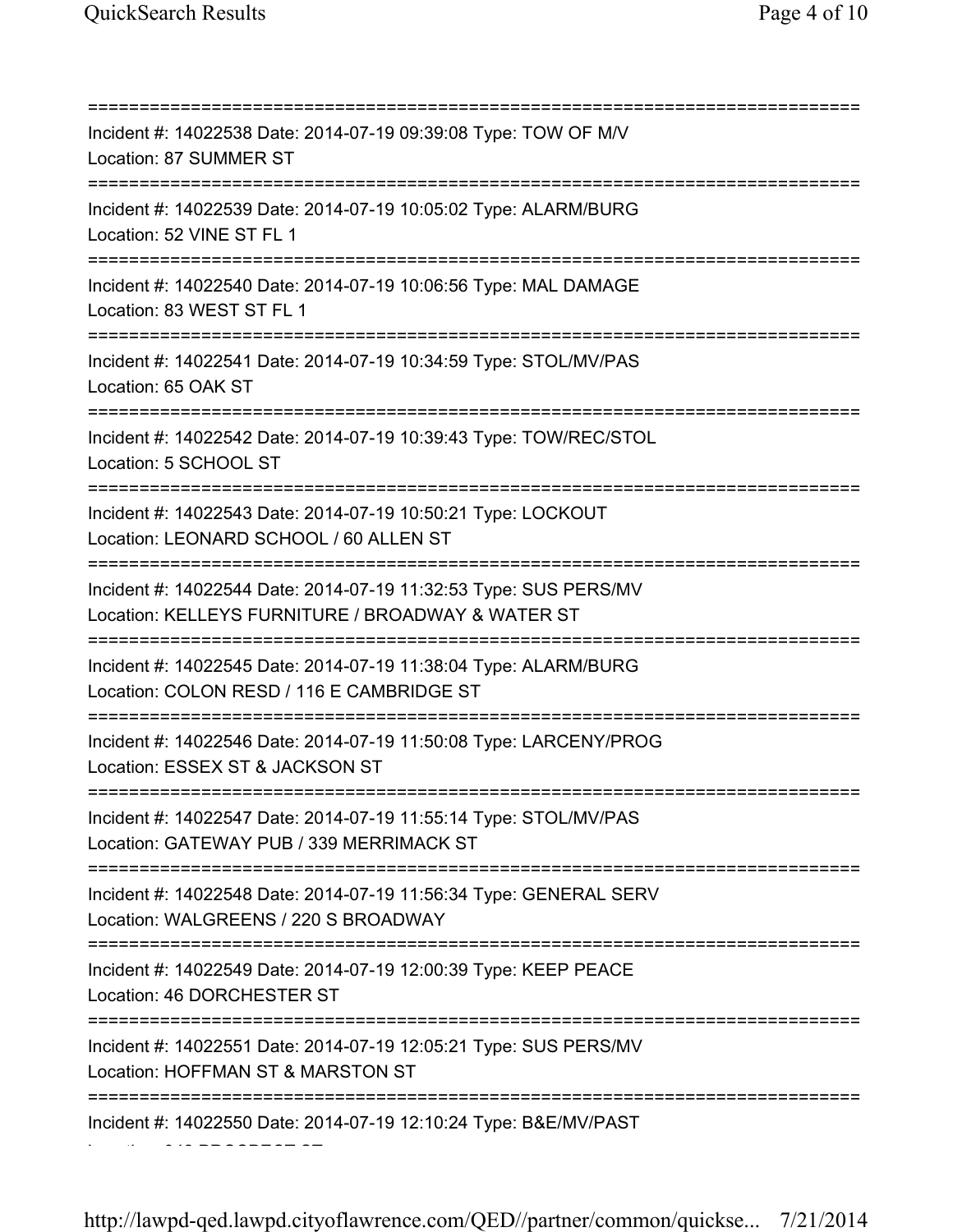=========================================================================== Incident #: 14022552 Date: 2014-07-19 12:19:39 Type: ASSSIT AMBULANC Location: 353 ELM ST =========================================================================== Incident #: 14022553 Date: 2014-07-19 12:31:33 Type: SHOPLIFTING Location: MARKET BASKET / 700 ESSEX ST =========================================================================== Incident #: 14022554 Date: 2014-07-19 12:39:21 Type: HIT & RUN M/V Location: HAVERHILL ST & RAILROAD ST =========================================================================== Incident #: 14022556 Date: 2014-07-19 12:44:31 Type: TENANT PROB Location: 85 BENNINGTON ST FL 2DFL =========================================================================== Incident #: 14022555 Date: 2014-07-19 12:45:04 Type: E911 HANGUP Location: 209 CANAL ST =========================================================================== Incident #: 14022557 Date: 2014-07-19 12:56:32 Type: LARCENY/PAST Location: 344 HAMPSHIRE ST =========================================================================== Incident #: 14022558 Date: 2014-07-19 13:26:40 Type: SUS PERS/MV Location: PEMBERTON PARK / null =========================================================================== Incident #: 14022559 Date: 2014-07-19 13:26:56 Type: NOTIFICATION Location: 30 PLEASANT TER =========================================================================== Incident #: 14022560 Date: 2014-07-19 13:31:44 Type: ALARM/BURG Location: 250 CANAL ST =========================================================================== Incident #: 14022561 Date: 2014-07-19 13:41:19 Type: SUS PERS/MV Location: CHESTNUT ST & LAWRENCE ST =========================================================================== Incident #: 14022562 Date: 2014-07-19 14:00:04 Type: MEDIC SUPPORT Location: LAWRENCE MEAT COMPANY / 264 LOWELL ST =========================================================================== Incident #: 14022563 Date: 2014-07-19 14:11:32 Type: DISTURBANCE Location: 86 S BROADWAY FL 2NDFL =========================================================================== Incident #: 14022564 Date: 2014-07-19 14:13:44 Type: ALARMS Location: 35 TYLER ST =========================================================================== Incident #: 14022565 Date: 2014-07-19 14:29:41 Type: LARCENY/PAST

http://lawpd-qed.lawpd.cityoflawrence.com/QED//partner/common/quickse... 7/21/2014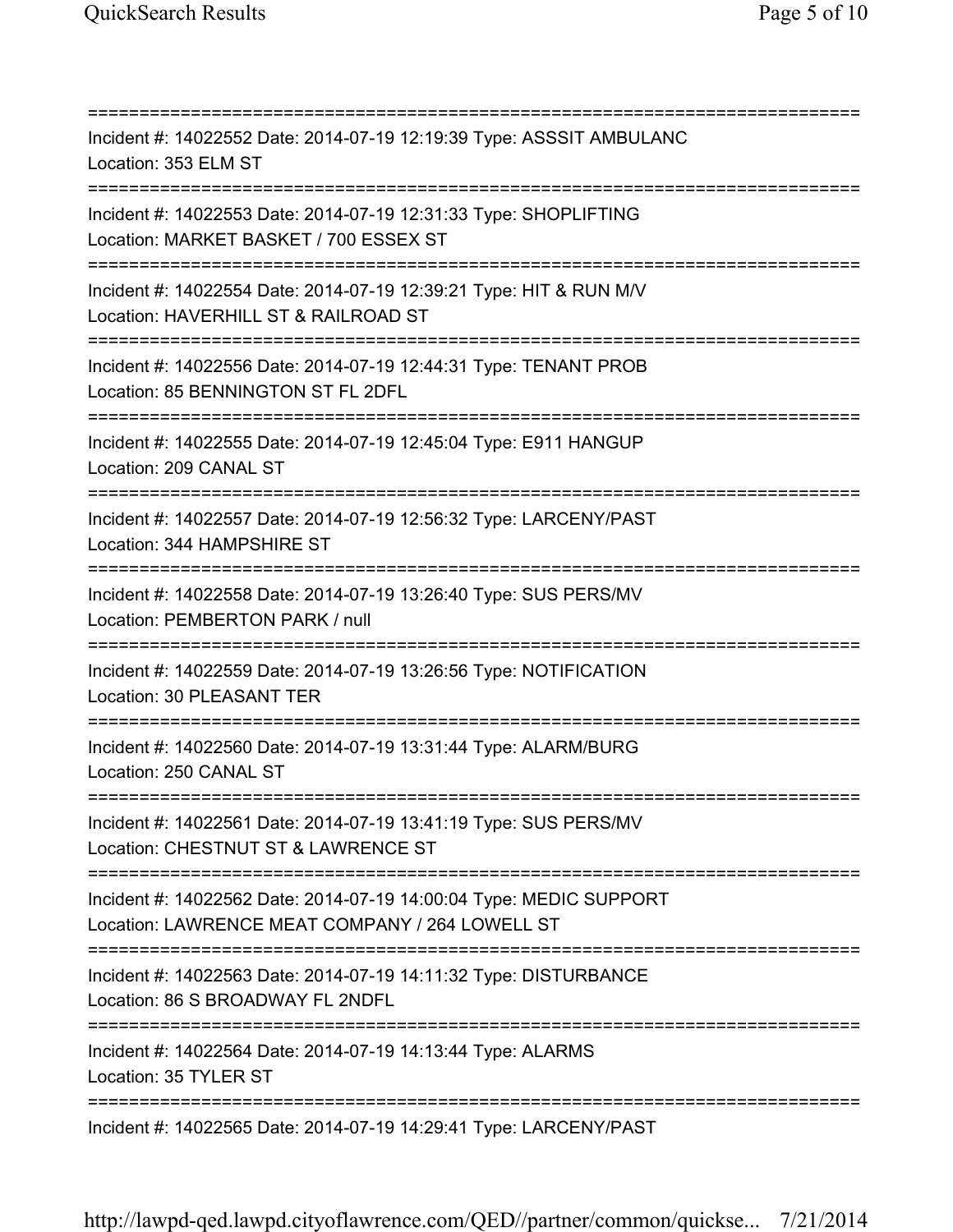=========================================================================== Incident #: 14022566 Date: 2014-07-19 14:33:32 Type: SUS PERS/MV Location: WEST ST PARK =========================================================================== Incident #: 14022567 Date: 2014-07-19 14:58:37 Type: NOTIFICATION Location: 65 OAK ST #D =========================================================================== Incident #: 14022568 Date: 2014-07-19 15:11:02 Type: AUTO ACC/PI Location: NEWARK PAPERBOARD PRODUCTS / 91 GLENN ST =========================================================================== Incident #: 14022569 Date: 2014-07-19 15:17:09 Type: AUTO ACC/NO PI Location: MT VERNON ST & S BROADWAY =========================================================================== Incident #: 14022570 Date: 2014-07-19 15:31:45 Type: SUICIDE ATTEMPT Location: 7 SAXONIA AV FL 2NDFL =========================================================================== Incident #: 14022571 Date: 2014-07-19 15:38:26 Type: SUS PERS/MV Location: CHESTNUT ST & LAWRENCE ST =========================================================================== Incident #: 14022572 Date: 2014-07-19 16:06:49 Type: ALARMS Location: MARY IMMACULATE / 191 MAPLE ST #1L =========================================================================== Incident #: 14022573 Date: 2014-07-19 16:25:26 Type: NOTIFICATION Location: 112 MARSTON ST #105 =========================================================================== Incident #: 14022574 Date: 2014-07-19 16:36:44 Type: MAN DOWN Location: 89 ESSEX ST =========================================================================== Incident #: 14022575 Date: 2014-07-19 16:39:38 Type: NOISE ORD Location: FLEA MARKET / 75 MANCHESTER ST =========================================================================== Incident #: 14022576 Date: 2014-07-19 16:39:58 Type: DISTURBANCE Location: 58 CROSBY ST =========================================================================== Incident #: 14022577 Date: 2014-07-19 16:53:13 Type: INVEST CONT Location: 80 SUNRAY ST =========================================================================== Incident #: 14022578 Date: 2014-07-19 17:08:25 Type: AMBULANCE ASSSI Location: 154 ANDOVER ST FL 3 =========================================================================== Incident #: 14022579 Date: 2014-07-19 17:44:39 Type: WARRANT SERVE

http://lawpd-qed.lawpd.cityoflawrence.com/QED//partner/common/quickse... 7/21/2014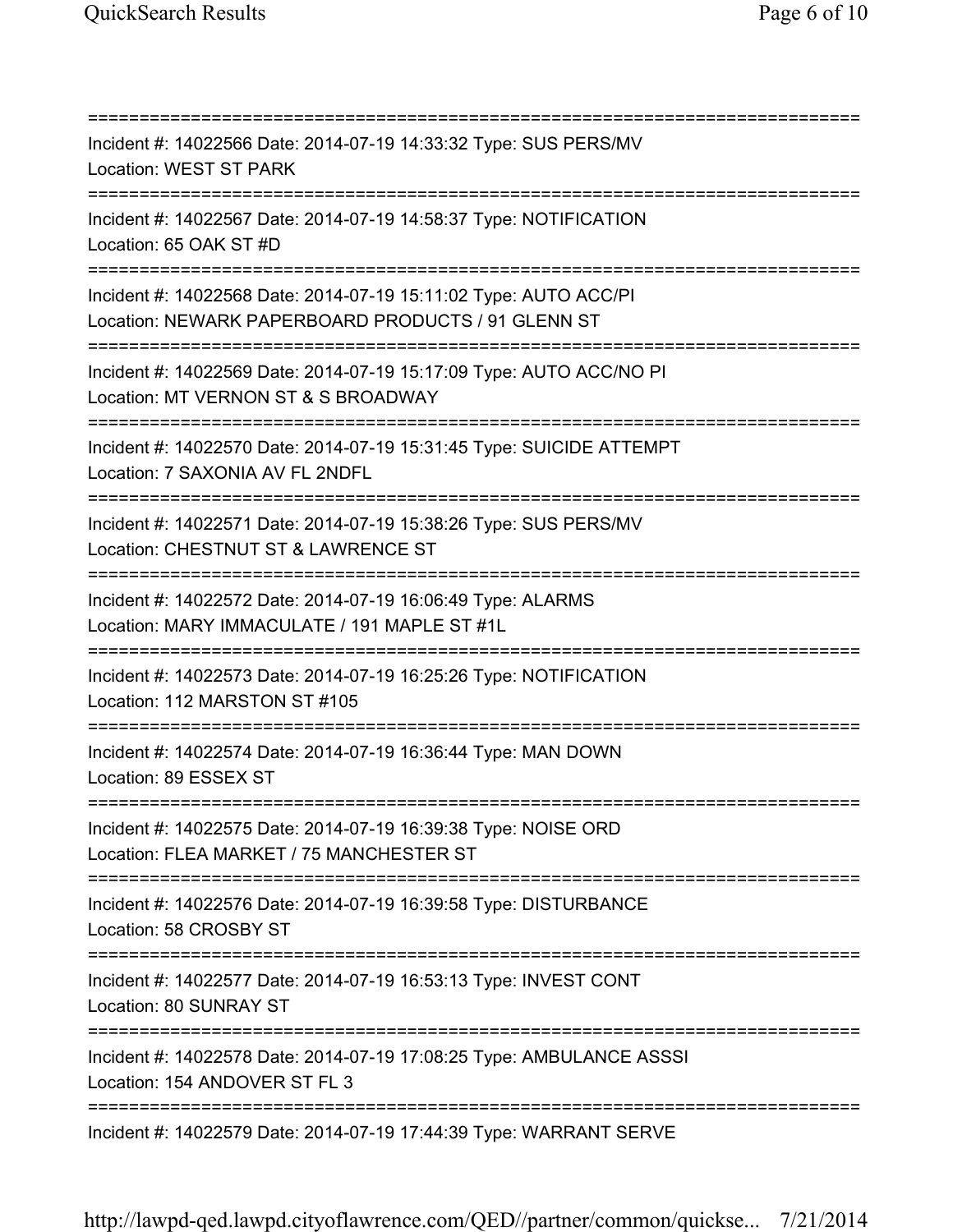| Location: 19 LAFAYETTE AV                                                                                                                                           |
|---------------------------------------------------------------------------------------------------------------------------------------------------------------------|
| Incident #: 14022580 Date: 2014-07-19 17:53:58 Type: SUS PERS/MV<br>Location: COLONY FOODS, INC / 439 HAVERHILL ST                                                  |
| Incident #: 14022581 Date: 2014-07-19 18:10:14 Type: NOISE ORD<br>Location: 134 WEST                                                                                |
| Incident #: 14022582 Date: 2014-07-19 18:23:04 Type: UNWANTEDGUEST<br>Location: 59 BROOK ST FL 2<br>====================================                            |
| Incident #: 14022583 Date: 2014-07-19 18:32:41 Type: NOISE ORD<br><b>Location: PERRY AV</b>                                                                         |
| ================================<br>Incident #: 14022584 Date: 2014-07-19 18:51:35 Type: EXTRA SURVEIL<br>Location: WEST ST PARK<br>=============================== |
| Incident #: 14022585 Date: 2014-07-19 19:01:48 Type: SUS PERS/MV<br>Location: 76 S. BOWDOIN                                                                         |
| Incident #: 14022586 Date: 2014-07-19 19:02:58 Type: NOISE ORD<br>Location: 100 SARATOGA ST                                                                         |
| Incident #: 14022587 Date: 2014-07-19 19:08:01 Type: GUN CALL<br>Location: 60 MYRTLE ST FL 3                                                                        |
| Incident #: 14022588 Date: 2014-07-19 19:10:08 Type: SUS PERS/MV<br>Location: CHICKERING ST & WINTHROP AV                                                           |
| Incident #: 14022589 Date: 2014-07-19 19:11:15 Type: M/V STOP<br>Location: 41 WEST ST                                                                               |
| Incident #: 14022590 Date: 2014-07-19 19:20:29 Type: NOISE ORD<br>Location: 30 SHAW ST                                                                              |
| Incident #: 14022591 Date: 2014-07-19 19:29:47 Type: ALARM/HOLD<br>Location: SANTOS GROCERY / 232 HAMPSHIRE ST                                                      |
| Incident #: 14022592 Date: 2014-07-19 19:30:19 Type: TRESPASSING<br>Location: AVON ST & JACKSON ST                                                                  |
| Incident #: 4 ANORENS Data: 2044 07:40 40:54:55 Tune: DIOTHDDANIOE                                                                                                  |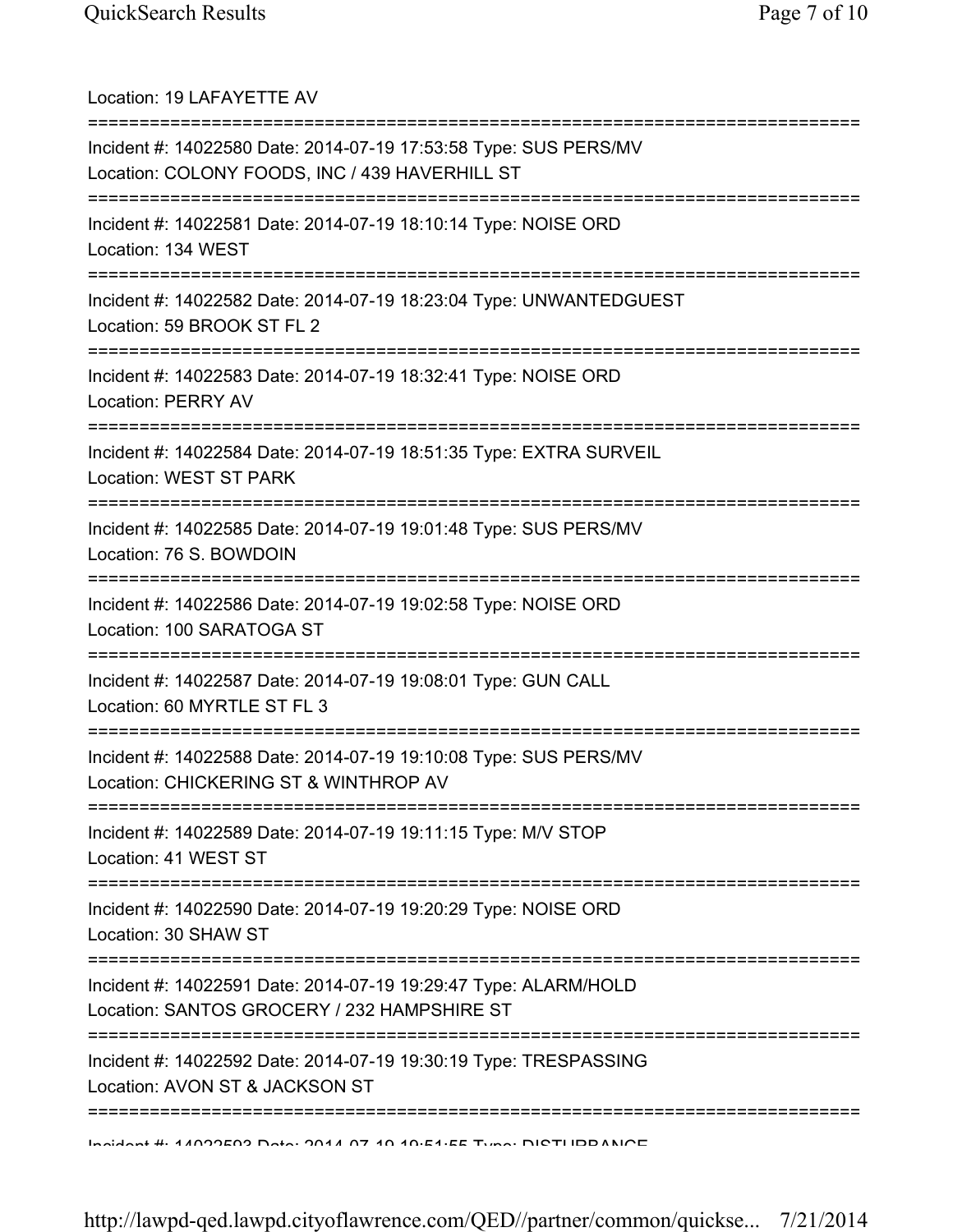| Location: 46 BUTLER ST                                                                                                             |
|------------------------------------------------------------------------------------------------------------------------------------|
| Incident #: 14022594 Date: 2014-07-19 20:03:58 Type: MAL DAMAGE<br>Location: 62 WARREN ST<br>====================================  |
| Incident #: 14022595 Date: 2014-07-19 20:11:25 Type: FIGHT<br>Location: HAMPSHIRE ST & MYRTLE ST                                   |
| Incident #: 14022596 Date: 2014-07-19 20:13:19 Type: NOISE ORD<br>Location: STEARNS AV                                             |
| Incident #: 14022597 Date: 2014-07-19 20:22:21 Type: B&E/PROG<br>Location: 104 SUNSET AV                                           |
| Incident #: 14022598 Date: 2014-07-19 20:28:26 Type: MV/BLOCKING<br>Location: 15 PEARL ST                                          |
| Incident #: 14022599 Date: 2014-07-19 20:44:36 Type: LOUD NOISE<br>Location: 61 ABBOTT ST                                          |
| Incident #: 14022601 Date: 2014-07-19 21:01:33 Type: LOST PROPERTY<br>Location: 162 WALNUT ST                                      |
| =====================================<br>Incident #: 14022600 Date: 2014-07-19 21:04:43 Type: LOUD NOISE<br>Location: 15 ALLYN TER |
| Incident #: 14022602 Date: 2014-07-19 21:17:35 Type: NOISE ORD<br>Location: 77 OXFORD ST                                           |
| :=======================<br>Incident #: 14022603 Date: 2014-07-19 21:29:26 Type: NOISE ORD<br>Location: 154 GILBERT ST             |
| Incident #: 14022604 Date: 2014-07-19 21:30:45 Type: DOMESTIC/PROG<br>Location: 21 BRUCE ST FL 1                                   |
| Incident #: 14022605 Date: 2014-07-19 21:58:33 Type: SUICIDE ATTEMPT<br>Location: 233 JACKSON ST                                   |
| Incident #: 14022606 Date: 2014-07-19 22:00:04 Type: AUTO ACC/PED<br>Location: LENOX ST & S BROADWAY                               |
| =====================================                                                                                              |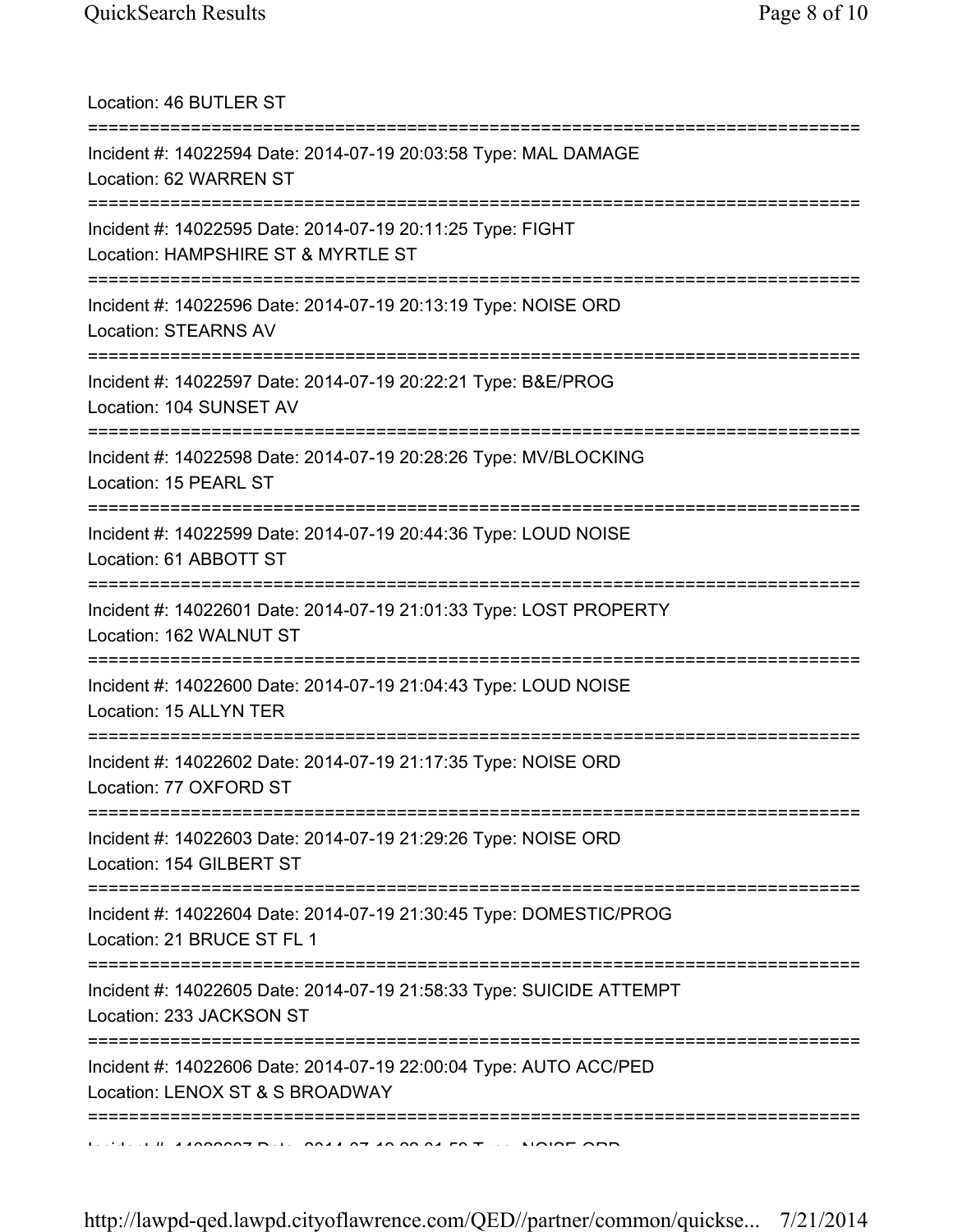| Location: 13 SHERMAN ST                                                                                                            |
|------------------------------------------------------------------------------------------------------------------------------------|
| Incident #: 14022608 Date: 2014-07-19 22:04:58 Type: NOISE ORD<br>Location: 80-82 BOWDOIN ST                                       |
| Incident #: 14022609 Date: 2014-07-19 22:15:17 Type: NOISE ORD<br>Location: LOWELL ST & WINTER ST                                  |
| Incident #: 14022610 Date: 2014-07-19 22:16:02 Type: NOISE ORD<br>Location: 594 ANDOVER ST                                         |
| Incident #: 14022611 Date: 2014-07-19 22:16:22 Type: NOISE ORD<br>Location: 27 EXCHANGE ST                                         |
| ====================================<br>Incident #: 14022612 Date: 2014-07-19 22:32:56 Type: NOISE ORD<br>Location: 602 ANDOVER ST |
| Incident #: 14022613 Date: 2014-07-19 22:33:40 Type: NOISE ORD<br>Location: ARLINGTON ST & EXCHANGE ST                             |
| Incident #: 14022614 Date: 2014-07-19 22:37:20 Type: NOISE ORD<br>Location: 594 ANDOVER ST                                         |
| Incident #: 14022615 Date: 2014-07-19 22:40:23 Type: NOISE ORD<br>Location: 50 SARATOGA ST                                         |
| Incident #: 14022616 Date: 2014-07-19 22:40:38 Type: NOISE ORD<br>Location: 29 BENNINGTON ST                                       |
| Incident #: 14022617 Date: 2014-07-19 22:41:57 Type: NOISE ORD<br>Location: 510 LOWELL ST                                          |
| Incident #: 14022618 Date: 2014-07-19 22:45:36 Type: NOISE ORD<br>Location: 24 WILLIAM ST                                          |
| Incident #: 14022619 Date: 2014-07-19 22:51:56 Type: NOISE ORD<br>Location: 154 MYRTLE ST                                          |
| Incident #: 14022620 Date: 2014-07-19 22:55:37 Type: NOISE ORD<br>Location: 59 HAVERHILL ST                                        |
|                                                                                                                                    |